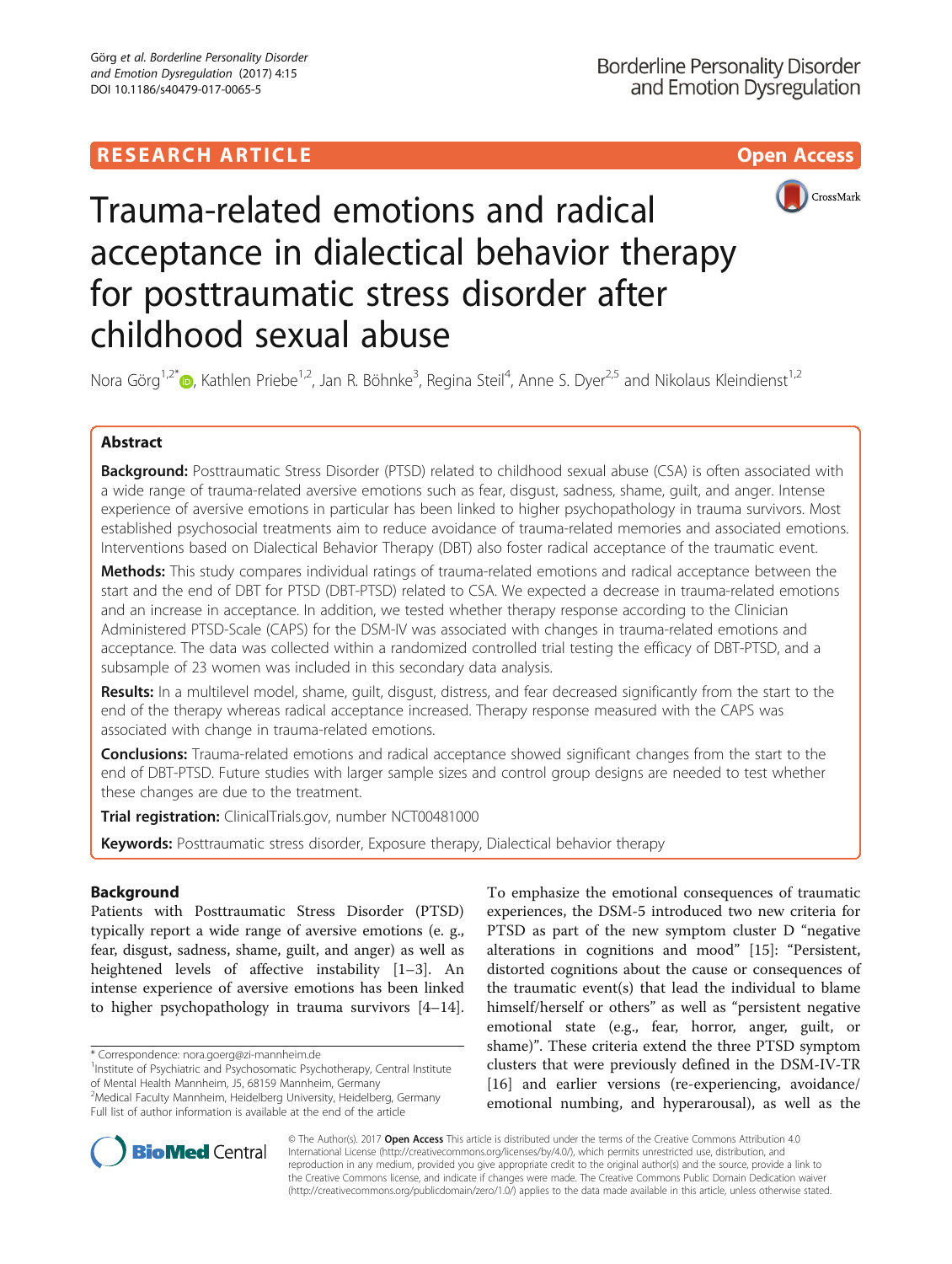central affective symptoms of restricted affect, distress during confrontation with trauma triggers, and irritability/outbursts of anger.

Trauma-focused treatments have shown to be efficacious for PTSD [[17\]](#page-9-0). They reduce avoidance of memories and associated emotions. Research on affective changes in trauma-focused therapy has focused primarily on fear and non-specific distress-partly as a consequence of Foa and Kozak's influential Emotional Processing Theory [[18](#page-9-0)]. Within this framework, a pathological "fear structure" is defined as the central component of anxiety disorders and PTSD [\[19](#page-9-0)]. The framework posits that the reduction of fear and distress over the course of several exposure sessions (between-session) leads to reduced expectations of threat and subsequently to a change in the fear structure. Consequently, the between-session changes in self-reported fear and distress were hypothesized to be important process variables.

However, emotional consequences of trauma can differ widely between patients. In a pilot study by Power and Fyvie [\[20](#page-9-0)], about half of the 75 patients with mixed trauma types reported fear as the most prevalent emotion since the traumatic event. The other half reported a primary experience of disgust, sadness or anger that was associated with longer periods since the onset of psychological problems. Patients with interpersonal violence exposure (IPV) in particular reported elevated ratings of shame, guilt, fear, disgust, and anger in several studies [[1, 2](#page-9-0), [21\]](#page-9-0). Thus, focusing on emotions other than fear might be particularly relevant in studies on IPV-related PTSD [\[22, 23\]](#page-9-0).

Studies showed that fear, shame, guilt, sadness, anger, and disgust significantly decrease from the start to the end of trauma-focused therapy [[22, 24](#page-9-0)–[28\]](#page-9-0). To date, a number of studies have investigated the link between PTSD symptomatology according to the DSM and fear or distress experienced within trauma-focused therapy [[26,](#page-9-0) [29](#page-10-0)–[36](#page-10-0)]. A recent meta-analysis showed that a between-session decrease in fear and distress is associated with a decrease of PTSD symptoms as defined by the DSM [[37](#page-10-0)]. However, only a few studies have focused on links between PTSD symptomatology and other trauma-related emotions in trauma-focused therapy. In one study on women with IPV-related PTSD, a higher between-session decrease in sadness and anger was associated with remission after exposure therapy [[26\]](#page-9-0). In that study, remission was defined according to the PTSD Symptom Scale-Interview (PSS-I) [[38](#page-10-0)], and emotions were assessed during sessions. Similarly, another study measured PTSD symptomatology (re-experiencing, avoidance, and dissociation) as well as trauma-related emotions during a repeated imagery rescripting task for women with sexual assault experience. As a result, a between-session decrease in disgust was predictive of reduced PTSD symptomatology during the task but only in women who showed a significant between-session decrease in fear [[39](#page-10-0)]. In contrast, a study of combat veterans did not find any statistically significant correlations between sadness, anger, and guilt as experienced during imaginal flooding sessions and the number of daily intrusions after therapy [\[28\]](#page-9-0).

In other studies, emotions were not assessed in therapy sessions, but were assessed in other settings independent of therapeutic interventions. In one of these studies, patients with mixed trauma types received trauma-focused therapy and rated weekly levels of trauma-related shame and guilt [[40\]](#page-10-0). Weekly changes in both emotions were positively correlated with subsequent changes in the PTSD Symptom Scale – Self-Rating (PSS-SR) [\[38\]](#page-10-0). Similarly, reductions in guilt from pre to mid treatment predicted reductions in the Clinician-Administered PTSD Scale (CAPS) [[41\]](#page-10-0) in a study with trauma-focused therapy for patients with IPV-related PTSD [[24\]](#page-9-0). A study on psychotherapy for patients with PTSD related to childhood sexual abuse (CSA) who were at risk for Human Immunodeficiency Virus showed conflicting findings [\[25](#page-9-0)]: Pre-post-therapy reductions in shame, but not in guilt, correlated significantly with reductions in the Posttraumatic Stress Disorder Checklist–Specific (PCL-S) [\[42](#page-10-0)]. Overall, empirical data suggest that the between-session decrease in fear and distress is a potential proxy for changes in PTSD symptomatology as defined by the DSM-IV and earlier versions. However, the question of whether other trauma-related emotions are similarly relevant requires further investigation. To date, only a few studies [\[26, 28](#page-9-0)] have assessed a wide range of trauma-related emotions rather than only one or two specific emotions [[25](#page-9-0), [27,](#page-9-0) [40](#page-10-0)].

Another PTSD symptom cluster is avoidance and emotional numbing [[15\]](#page-9-0). A recent meta-analysis linked the tendency to avoid painful emotions, thoughts, and memories ("experiential avoidance") [\[43](#page-10-0)] to the severity of PTSD symptoms in samples with various trauma types [[44](#page-10-0)]. "Third wave therapies" such as Acceptance and Commitment Therapy (ACT) [\[45](#page-10-0)] or Dialectical Behavior Therapy (DBT) [\[46](#page-10-0)] stress the importance of accepting and tolerating aversive emotions. For example, DBT teaches the concept of "radical acceptance", which involves the acceptance of unchangeable emotions, thoughts, and unchangeable circumstances [[46](#page-10-0)]. Steil and colleagues [[47](#page-10-0)] combined elements of DBT with trauma-focused cognitive interventions and exposure therapy for patients with PTSD after CSA (DBT-PTSD) [[48](#page-10-0)–[51](#page-10-0)]. Following the DBT concept of radical acceptance, DBT-PTSD encourages patients to accept past traumatic events, painful memories of those events, and emotions about having experienced such adversities (instead of avoiding, rejecting and fighting). Some empirical evidence on the importance of acceptance comes from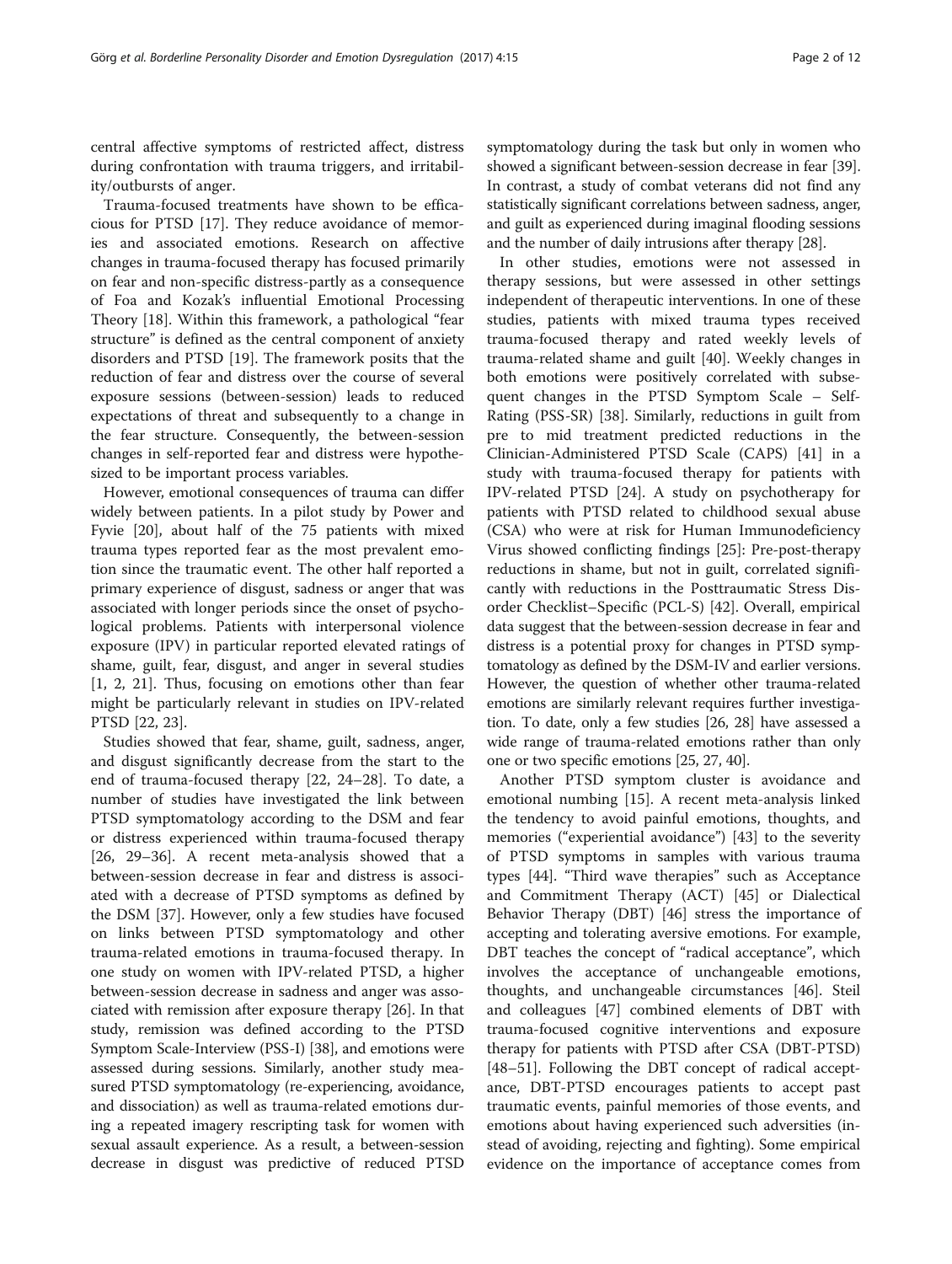ACT for patients with chronic pain where acceptance of pain mediated the treatment effect on physical functioning [[52\]](#page-10-0). To our knowledge, no previous empirical study has yet examined the pre to post change of radical acceptance in DBT. Given the central role that radical acceptance plays in DBT-based treatments, it would be clinically relevant to test whether this variable is subject to change.

## Research questions

In summary, some empirical evidence has shown that trauma-related emotions decline between the start and the end of trauma-focused treatments. In addition, higher decreases in fear and distress between therapy sessions were linked to higher decreases in PTSD symptomatology according to the DSM-IV and earlier versions. However, research about the link between PTSD symptomatology and trauma-related emotions beyond fear is limited. It also remains unclear whether radical acceptance according to DBT definitions changes from the start to the end of DBT-based trauma-focused therapy. This study investigates the change in trauma-related emotions and radical acceptance from the start to the end of DBT-PTSD. We hypothesized that there would be a decrease in all negative trauma-related emotions and an increase in radical acceptance over time. Furthermore, the study aims to replicate the well-established links between distress, fear, and PTSD symptomatology. Potential links between other trauma-related emotions, radical acceptance and PTSD symptomatology according to the CAPS [[41\]](#page-10-0) are also explored. The data were collected within a subsample of a randomized controlled trial (RCT) which tested the efficacy of DBT-PTSD. In the original study, DBT-PTSD was found to be superior to a treatment-as-usual waitlist control group (TAU) with large effect sizes in a self-reported and clinicianadministered PTSD measure. The main results were published elsewhere [[48\]](#page-10-0). Here, only data from patients receiving DBT-PTSD was analyzed.

## Methods

## Sample

Female participants aged 17 to 65 years old with a current diagnosis of PTSD related to CSA were included in the RCT [[48](#page-10-0)]. In addition, at least one of the following criteria had to be met: meeting four or more DSM-IV criteria of borderline personality disorder (BPD), current eating disorder, current major depressive disorder, or current substance abuse. While PTSD in trauma-exposed samples with a history of CSA is frequently accompanied by comorbidities such as substance abuse, alcohol abuse, or BPD [\[53\]](#page-10-0), patients with such comorbidities as well as eating disorders or increased suicide risk are often excluded from studies [\[54](#page-10-0)–[57](#page-10-0)]. To increase the external validity these comorbidities were included in the original RCT. Exclusion criteria were: medical contraindications for exposure treatment (e.g., severe cardiovascular disorders; body mass index <16.5), life-threatening behavior within 4 months prior to study entry, intellectual disability, a lifetime diagnosis of schizophrenia or bipolar I disorder, or a current diagnosis of substance dependence.

Within the RCT, patients were randomized to receive either DBT-PTSD or the TAU. In the DBT-PTSD group, 39 patients started the therapy. After the study period, all patients from the TAU group ( $n = 39$ ) were offered DBT-PTSD treatment and 32 of the 39 patients started the treatment. To increase the sample size, this analysis included both patients from the original DBT-PTSD trial arm as well as patients from the TAU group if they received DBT-PTSD after the original study period. Only data collected during the DBT-PTSD treatment were included. Ratings of emotions and acceptance were introduced at a later stage of the study period, so that data on trauma-related emotions would be available for a subsample. Our analysis required at least two assessments of trauma-related emotions during the start (week 2–4) and end (final two consecutive weeks before discharge) of therapy. These data were available for 28 patients, and 23 patients completed the diagnostic sessions at the beginning and end of therapy. Within the final sample of 23 patients, 15 patients came from the DBT-PTSD group and 8 patients were originally in the TAU group and eventually received the active treatment.

## **Treatment**

Participants received between 12 and 14 weeks of a modular residential treatment at the PTSD unit of the Central Institute for Mental Health, Mannheim, Germany (CIMH). The detailed treatment protocol of this study is described elsewhere [[48](#page-10-0)]. Week one to week four mainly included psychoeducation of PTSD: teaching of DBT skills and identification of individual avoidance behavior (e. g. dissociation, self-harm, and cognitive denial). Patients received imaginal exposure from week five to week 10. Between the sessions, patients listened to audio-recordings of the exposure sessions as a self-administered exposure exercise. During exposure, DBT interventions (e.g., distraction skills) could be used to ensure awareness of the present as opposed to dissociative states or flashbacks. Furthermore, emotion regulation strategies could be applied to down-regulate overwhelming emotional responses. In addition, there were cognitive interventions that focused on guilt and discrimination between the current and the traumatic situation [\[58](#page-10-0)]. In the final 2 weeks, specific interventions aimed at achieving radical acceptance. Patients received biweekly psychotherapy sessions and took part in several group activities (11 sessions of 90 min DBT skills training, eight 60 min sessions of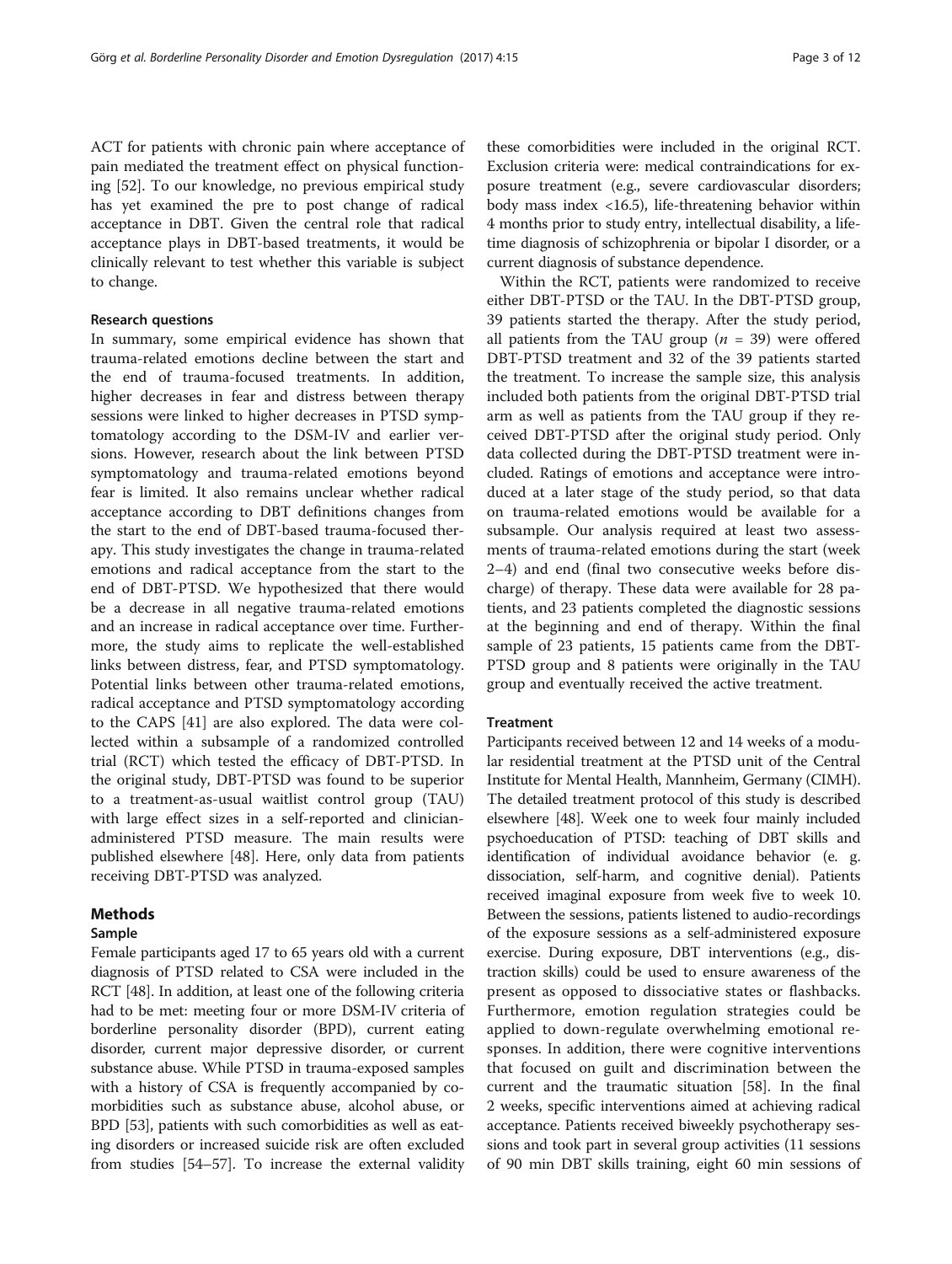skills training for self-esteem, 35 sessions of 25 min mindfulness training, 11 sessions of 60 min psychoeducation on PTSD and weekly group interventions on music or art therapy). The therapy was delivered by clinical psychologists with additional training in DBT and trauma-focused therapy. Participants in the TAU-WL group were allowed to seek any kind of treatment except for DBT-PTSD within the 6-month study period.

## **Assessments**

Diagnosis of PTSD following CSA and axis I comorbidities were checked with the Structured Clinical Interview for DSM-IV Axis I Disorders [[59\]](#page-10-0). BPD symptoms were diagnosed with the International Personality Disorder Examination (IPDE) [[60\]](#page-10-0). The outcome measure used in this study was the CAPS [[41\]](#page-10-0). Ratings referred to the index event, i.e., the traumatic situation that is currently causing the highest level of distress. Global psychopathology was assessed with the Symptom Checklist 90-R (SCL-90-R) to compute the Global Severity Index (GSI) [[61\]](#page-10-0). The CAPS was assessed before and after DBT-PTSD treatment. Ratings on trauma-related emotions were filled out directly before treatment sessions. Originally, these assessments served as a feedback instrument to measure the patients' progress regarding trauma-related emotionality. It was not designed for study purposes. In the questionnaire, patients were asked to think of the index event and then rate their levels of shame, guilt, distress, disgust, fear, anger, sadness, and radical acceptance in response to it. The scale ranged from 0 (not at all) to 100 (maximum). Psychoeducation in all trauma-related emotions and radical acceptance was offered in the skills groups of the treatment.

## Statistical analyses

To test which emotions were predominant at the start (week  $2-4$ ) of the treatment, eight two-sided *t*-tests with a Bonferoni corrected Alpha level of  $\alpha = 0.006$  were computed. Each *t*-test compared scores for one variable with the average of all other variables (emotions and acceptance). To investigate whether trauma-related emotions decreased (and acceptance increased) over time, we tested whether these assessments changed on average between the start (week 2–4) and the end (final 2 weeks) of therapy. This was done on a descriptive level and with multilevel models (MLM). Next, we tested whether treatment outcome as assessed with the CAPS had an incremental effect on predicting trauma-related emotions and acceptance. For each treatment phase (start vs. end), at least two and up to seven assessments of trauma-related emotions and acceptance per patient were available (see Fig. [1\)](#page-4-0). The MLM used repeated data that were nested within patients.

Four models for each emotion and acceptance were computed. In model 1, we estimated the intra-class correlations (ICCs) for these data without the information whether the rating was at the start or at the end of the treatment. This quantifies the amount of observed differences between patients, and it serves as a baseline model to test whether adding predictors significantly increases model fit.

In model 2, we added the treatment phase  $(0 = start;$ week  $2-4$  vs.  $1 =$  end of treatment, final 2 weeks before discharge) as a fixed effect on the level of the patient. According to the DBT-PTSD protocol, these two treatment phases correspond with the pre- and post-exposure phase. This fixed effect therefore captures the average difference between treatment phases across all patients.

In models 3 and 4, we tested whether treatment outcome had an incremental effect on trauma-related emotions and acceptance. Treatment outcome was either included as a dichotomous (model 3) or as a continuous predictor (model 4). In model 3, we included whether the patient responded to the therapy or not; ("response") as a dichotomous predictor on the between-patient level. "Response" was defined as a reduction in CAPS scores of at least 30 from the start to the end of the treatment [[48, 62\]](#page-10-0). In model 4, we used the reduction in the CAPS scores from the start to the end of the treatment as a continuous predictor on the between-patient level. Both were added as fixed effects to the model. Patients were included as a random effect in all models. Further details on the MLMs can be found in Additional file [1](#page-8-0).

To choose the model with the best fit to the data we used the corrected Akaike information criterion (AICc) which has been shown to be more appropriate in smaller samples-especially in models for longitudinal data [\[63, 64](#page-10-0)]. Lower values indicate a better fit. We evaluated whether the inclusion of treatment phase as a predictor increased model fit relative to a non-trend model when predicting trauma-related emotions and acceptance (comparison between model 2 and model 1). We also evaluated whether including therapy outcome as a predictor had an incremental effect on model fit (comparison between model 3 and model 2 and between model 4 and model 2). Furthermore,  $R^2$  was computed to illustrate the fit of the models to the data. This represents the squared correlation between the observed values and the predicted values of each model based on the included fixed effects. The weight of evidence (W) was computed to illustrate the probability that a model provides the best fit when compared with the three other models [\[63\]](#page-10-0). W states how likely each model is the best available approximation of the data compared to the other available models. For graphs and descriptives we used IBM SPSS Statistics 21; MLM analysis were done with the R software version 3.1.3 [\[65](#page-10-0)], package lme4 [\[66](#page-10-0)].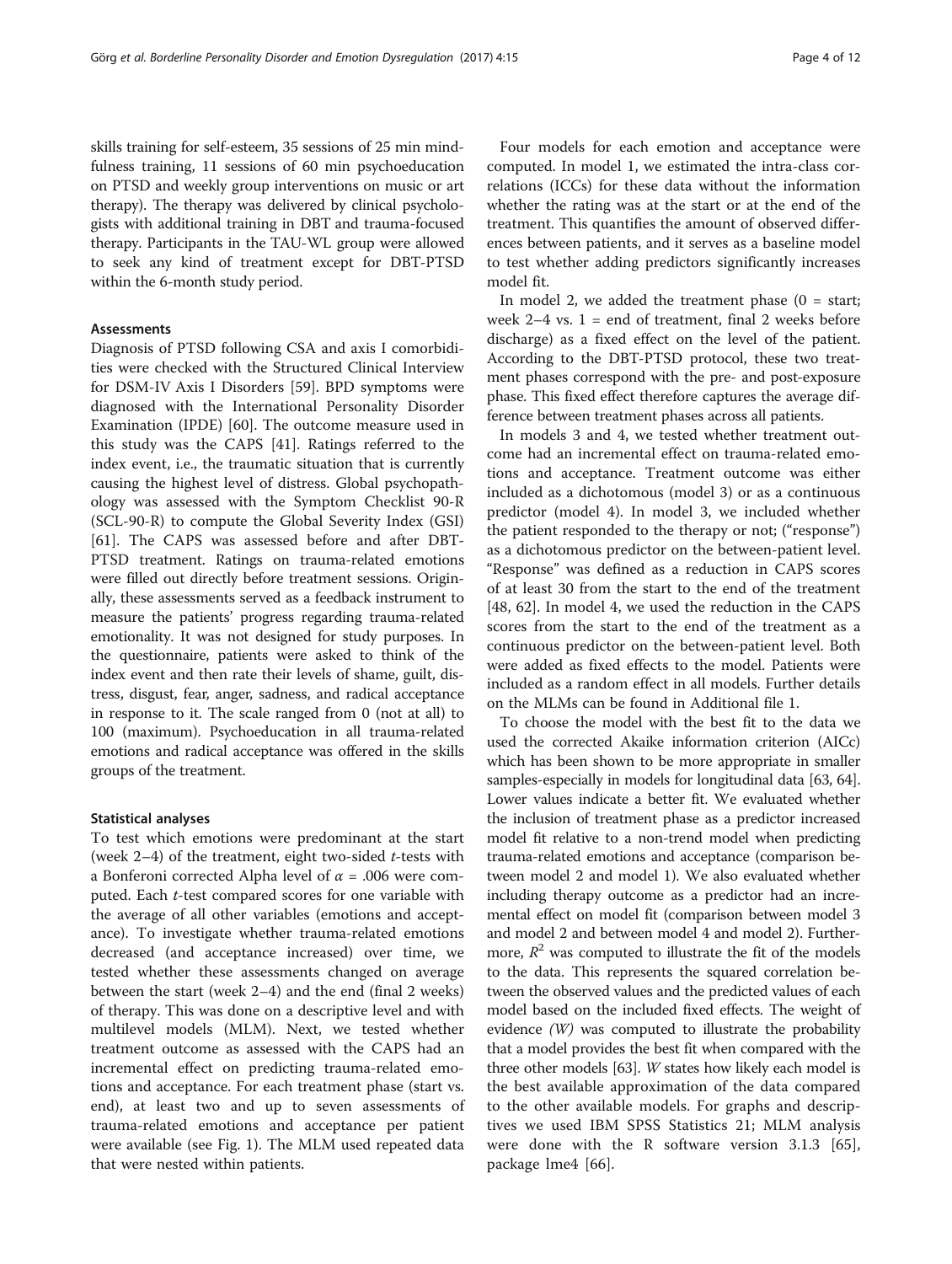<span id="page-4-0"></span>

grey were used to estimate the models

## Results

## Sample characteristics

The average age of the all-female sample was 36.3  $(SD = 10.5;$  range 20 to 52 years). Patients initially had an average CAPS severity score of  $88.1$  (SD = 15.2) which was comparable to the original entire RCT sample  $(M = 85.2, SD = 16.38)$  [\[48](#page-10-0)]. The average GSI in our subsample was  $1.99$  (*SD* = 0.66) (entire sample:  $M = 1.95$ ,  $SD = 0.62$ ). Patients in our subsample showed an average decrease in CAPS scores of  $32.0$  (SD = 25.7). Of the 23 patients, 14 fulfilled the response criterion at the end of the therapy (reduction of at least 30 points reduction in the CAPS [\[42\]](#page-10-0)). For responders, the average decrease in CAPS scores was  $51.8$  (SD = 19.2) and 10.8 for nonresponders  $(SD = 9.6)$ . Within this subsample, 12 patients (52%) fulfilled a diagnosis of BPD according to the IPDE compared to 45% in the entire RCT sample. On average, patients in our subsample fulfilled 4.3 BPD criteria ( $SD = 2.0$ ) and  $4.06$  ( $SD = 1.88$ ) in the entire sample. In this subsample, patients had an average of 2.78 axis I disorders compared to 3.01 axis I comorbidities across the entire sample. The most frequent comorbidity in both samples was major depression (subsample: 83%, entire sample: 80%). Altogether, 78% of patients in the subsample (86% in the entire sample) received psychotropic medication-most of them antidepressants (subsample and whole sample: 70%). A more detailed description of the entire RCT sample can be found in the main paper [\[48](#page-10-0)].

## Data description

Six of the eight *t*-tests that compared one variable (emotion or acceptance) with the average score of all other variables at the start of the therapy were significant. Only the t-tests for fear and sadness were nonsignificant. In line with Power's and Fyvie's findings [\[20](#page-9-0)], patients did not report one predominant emotion at the start of the treatment, but showed heightened levels of different emotions. We illustrated whether a change in emotions resp. acceptance could be observed between the start (week 2–4) and the end (final 2 weeks before discharge) of therapy. Figure [2](#page-5-0) shows that all of the trauma-related emotions decreased over time, whereas radical acceptance increased. This pattern of change is in line with our prior expectations.

### Multilevel modeling

MLMs for the prediction of each trauma-related emotion and acceptance were computed separately. Next, the fit of models was compared between model 1 (no trend), model 2 (inclusion of therapy phase as a predictor), model 3 (inclusion of therapy phase and response as predictors), and model 4 (inclusion of therapy phase and CAPS change as predictors) based on the AICc. The model parameters can be found in Table [1](#page-5-0).

According to the AICc scores, model 1 showed the worst fit (highest AICc values) for each trauma-related emotion and acceptance. Thus, the models including the time in therapy were superior to the baseline models. The fixed effects were all in line with our hypotheses (that the intensity of negative emotions would decrease over time while acceptance would increase). When adding therapy response as a dichotomous predictor (model 3), the model fit increased further for every emotion and acceptance. When adding therapy response as a dimensional predictor (model 4), model fit increased only in the case of fear in comparison to model 2. However, in all cases, model 3 is the most parsimonous description of the data (lowest AICc).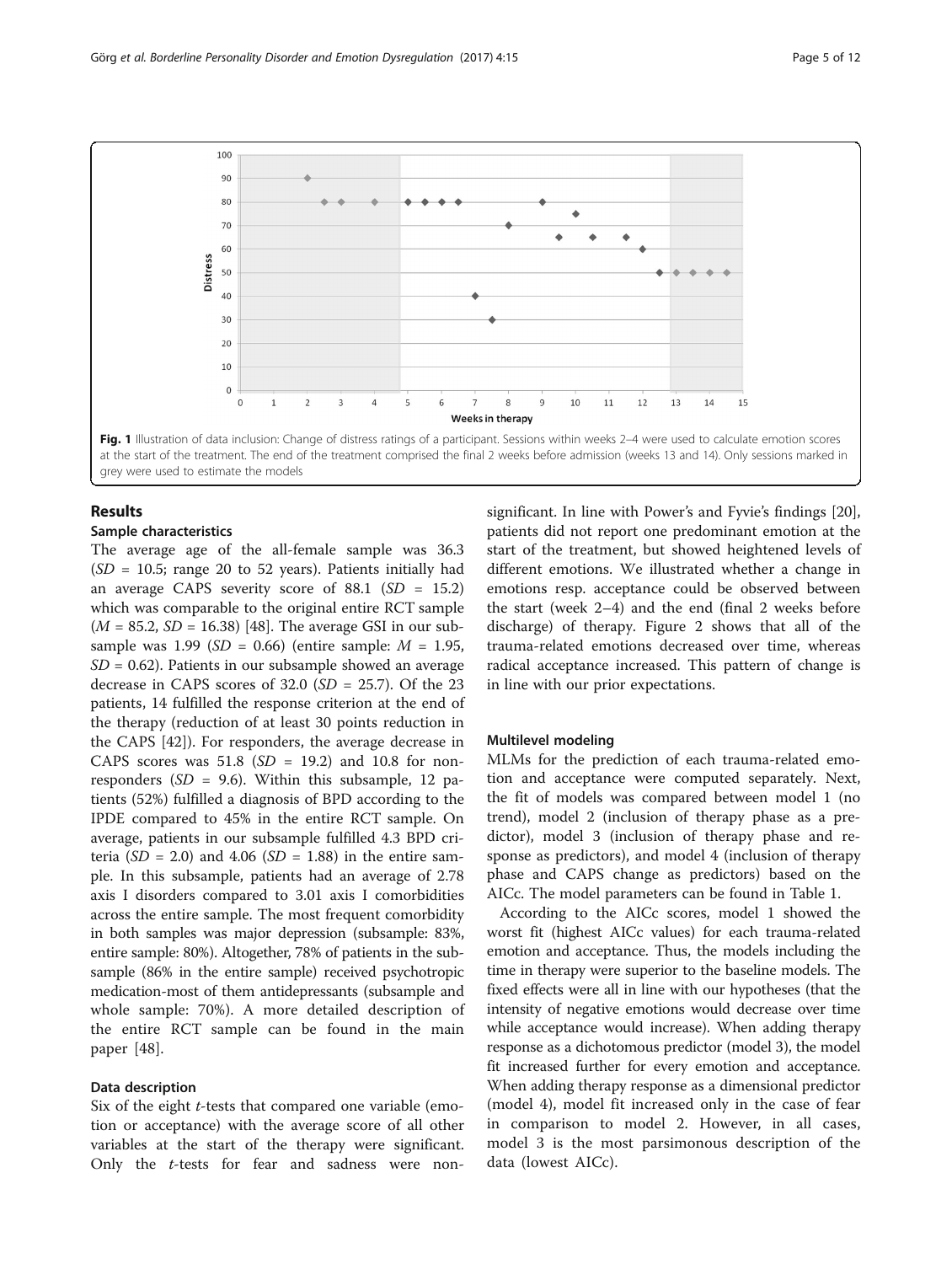<span id="page-5-0"></span>

Table 1 Fit statistics for the different models for each emotion and acceptance. Model 3 operationalized therapy outcome as response (CAPS reduction of at least 30 points from the start to the end of the therapy vs. non-response). Model 4 operationalized therapy outcome as absolute reduction in CAPS scores from start to end

|               |                | Model 1 (no trend) | Model 2 (linear trend<br>of therapy phase) | Model 3 (linear trend of<br>therapy phase and response) | Model 4 (linear trend of<br>therapy phase and CAPS change) |
|---------------|----------------|--------------------|--------------------------------------------|---------------------------------------------------------|------------------------------------------------------------|
| $Guilt^{a,b}$ | AICc           | 1729.90            | 1527.83                                    | 1522.38                                                 | 1530.22                                                    |
|               | W              | 0.00               | 0.06                                       | 0.92                                                    | 0.02                                                       |
|               | $\mathsf{R}^2$ |                    | .26                                        | .26                                                     | .27                                                        |
| Shame         | AICc           | 2010.35            | 1992.20                                    | 1987.85                                                 | 1995.67                                                    |
|               | W              | 0.00               | 0.10                                       | 0.88                                                    | 0.02                                                       |
|               | $\mathsf{R}^2$ |                    | .05                                        | .05                                                     | .05                                                        |
| Distress      | AICc           | 1620.93            | 1564.61                                    | 1557.53                                                 | 1564.99                                                    |
|               | W              | 0.00               | 0.03                                       | 0.95                                                    | 0.02                                                       |
|               | $R^2$          |                    | .12                                        | .16                                                     | .16                                                        |
| Fear          | AICc           | 1658.39            | 1586.50                                    | 1577.68                                                 | 1581.16                                                    |
|               | W              | 0.00               | 0.01                                       | 0.84                                                    | 0.15                                                       |
|               | $\mathsf{R}^2$ |                    | .12                                        | .19                                                     | .21                                                        |
| Anger         | AICc           | 1640.97            | 1590.63                                    | 1583.36                                                 | 1592.28                                                    |
|               | W              | 0.00               | 0.03                                       | 0.96                                                    | 0.01                                                       |
|               | $\mathsf{R}^2$ |                    | .03                                        | .09                                                     | .03                                                        |
| Sadness       | AICc           | 1723.26            | 1661.58                                    | 1657.21                                                 | 1665.10                                                    |
|               | W              | 0.00               | 0.10                                       | 0.88                                                    | 0.02                                                       |
|               | $\mathsf{R}^2$ |                    | .01                                        | .01                                                     | .01                                                        |
| Disgust       | AICc           | 1711.20            | 1630.35                                    | 1625.92                                                 | 1633.21                                                    |
|               | W              | 0.00               | 0.10                                       | 0.88                                                    | 0.02                                                       |
|               | $R^2$          |                    | .06                                        | .06                                                     | .07                                                        |
| Acceptance    | AICc           | 1631.22            | 1526.32                                    | 1521.56                                                 | 1529.63                                                    |
|               | W              | 0.00               | 0.08                                       | 0.90                                                    | 0.02                                                       |
|               | $\mathsf{R}^2$ |                    | .15                                        | .16                                                     | .15                                                        |

Note

<sup>a</sup>R<sup>2</sup>: correlation between observed and predicted values of each model<br><sup>b</sup>W: Weight of evidence for model in the context of all other models

bW: Weight of evidence for model in the context of all other models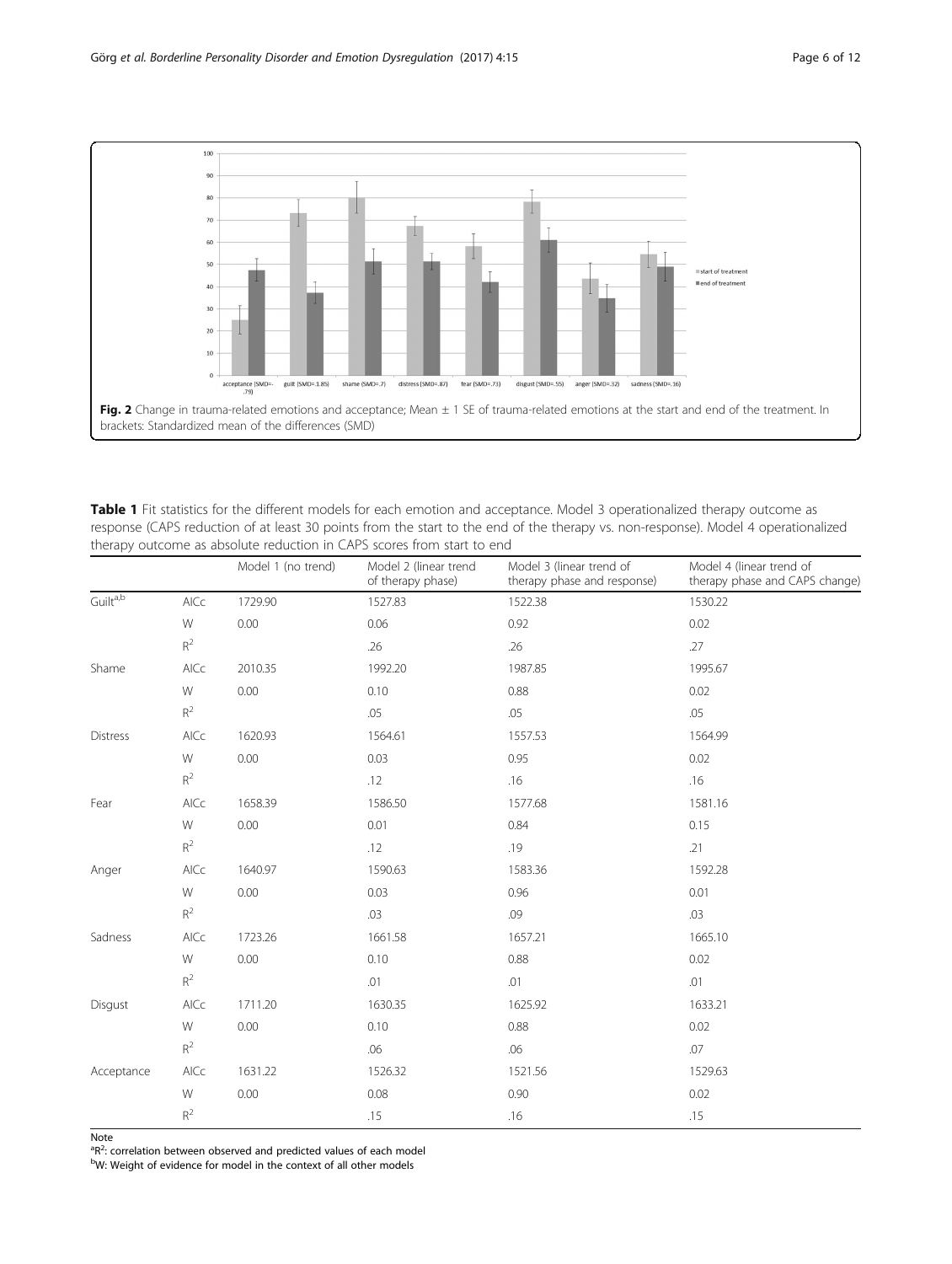The results are explained in detail for one emotion to illustrate the selection decisions. In the case of guilt, models 1 and 2 receive very low weights of evidence, indicating that adding response as a predictor (model 3) increases the fit to the data substantially. Model 3 is likely the most appropriate model compared to all other models.It has the lowest AICc score (1522.38) and the highest W (0.92) of all four models. This indicates that not only the inclusion of the response increases preditive power (compared to models 1 and 2), but that the inclusion of the dichotomous response provided better fit than the continuous CAPS score (model 4,  $W = .02$ ). To conclude, the overall therapy outcome assessed with the independent criterion CAPS adds information only when used as a dichotomous predictor (response vs nonresponse)-not when used as a continuous predictor. The trends described for guilt are found for all variables and only for fear the dimensional predictor of therapy response (model 4) added some predictive value.

Table 2 presents the estimated fixed effects of model 3 for all emotions and acceptance. All estimates for the effect of treatment phase had expected trends, with decreases for emotions and increases of acceptance ratings. The estimated changes differ widely, from a decrease of 6.20 points in sadness to a 35.41 decrease in guilt. Similarly, the response in the CAPS correlates with a reduction in emotions between 1.01 points (sadness) and 18.85 points (fear). Due to the size of the sample, the standard errors of the individual effects are rather large and changes in anger and sadness over time are not statistically robust because their respective standard errors would lead to non-significant estimates (size of estimated coefficient compared to 1.96 x SE). For the association with CAPS response, only fear and perhaps distress can be seen as robust with regard to the significance of the individual predictors (see Fig. [3\)](#page-7-0).

In a post hoc analysis, we additionally compared traumarelated emotions at three different time points: t0 (start of the treatment), t1 (2 weeks prior to discharge), and t2 (end of the treatment) via repeated measures t-tests and standardized means of the differences (SMD). The comparison between t1 and t2 corresponds with the start and the end of the acceptance-focused interventions. While guilt  $(SMD = -1.12)$  and shame  $(SMD = -0.72)$  declined significantly from t0 to t1, non-significant reductions were found in distress (SMD = −0.45), disgust (SMD = −0.34), sadness  $(SMD = -0.13)$ , anger  $(SMD = -0.14)$ , fear  $(SMD = -0.38)$ and non-significant increases in acceptance (SMD = 0.42). Non-significant reductions between t1 and t2 were found in guilt (SMD = −0.59), fear (SMD = −0.54), disgust  $(SMD = -0.50)$ , shame  $(SMD = -0.35)$ , distress  $(SMD = -0.34)$ , sadness  $(SMD = -0.32)$ , and anger  $(SMD = -0.03)$ , whereas acceptance  $(SMD = 0.51)$  increased non-significantly. Thus, the variables changed in the expected direction in all treatment phases (start of treatment, start and end of acceptance-focused interventions).

### **Discussion**

This study investigated whether trauma-related emotions and radical acceptance changed from the start to the end of DBT-PTSD. Furthermore, the potential link between this change and the therapy response according to the Clinician-Administered PTSD Scale was explored [[41\]](#page-10-0). Expanding upon previous studies, we not only investigated the role of fear and distress but also included other trauma-related emotions and radical acceptance. Overall, statistically parsimonious descriptions of the data suggest that patients experienced statistically significant reductions in shame, guilt, disgust, distress, and fear and increases in radical acceptance from the start to the end of the therapy. The model comparisons based

|                 | Estimated intercept (SE) | Coefficient<br>Treatment phase (SE) | Coefficient<br>Response (SE) |
|-----------------|--------------------------|-------------------------------------|------------------------------|
| Guilt           | 79.90 (8.71)             | $-35.41(4.03)$                      | $-11.05(10.10)$              |
| Shame           | 80.85 (9.98)             | $-27.28(9.10)$                      | $-1.34(10.39)$               |
| <b>Distress</b> | 75.20 (5.81)             | $-16.31(3.83)$                      | $-12.91(6.64)$               |
| Fear            | 69.92 (7.31)             | $-16.51(4.55)$                      | $-18.85(8.19)^{a}$           |
| Anger           | 55.79 (9.90)             | $-9.40(5.67)$                       | $-19.77(11.59)$              |
| Sadness         | 55.64 (8.68)             | $-6.20(6.97)$                       | $-1.01(10.57)$               |
| Disgust         | 81.44 (7.73)             | $-16.45(5.95)$                      | $-5.50(9.15)$                |
| Acceptance      | 20.41 (8.91)             | 22.51 (5.66)                        | 7.42 (10.02)                 |

Table 2 Intercepts and slopes of models 3 estimated with the MLMs using time in therapy and therapy response (response vs non-response) to predict change in emotions and acceptance over time (fixed effects (standard error); scale: 0–100)<sup>a,b</sup>

Note

<sup>a</sup>The estimated coefficient for CAPS as a continuous predictor for fear (best fitting modell according to AICc) was -16.54

<sup>a</sup>The estimated coefficient for CAPS as a continuous predictor for fear (best fitting modell according to AICc) was –16.54<br><sup>b</sup>Time in therapy was coded as "0" (week 2–4 = start) or "1" (final 2 weeks = end treatment). The (CAPS change at least 30)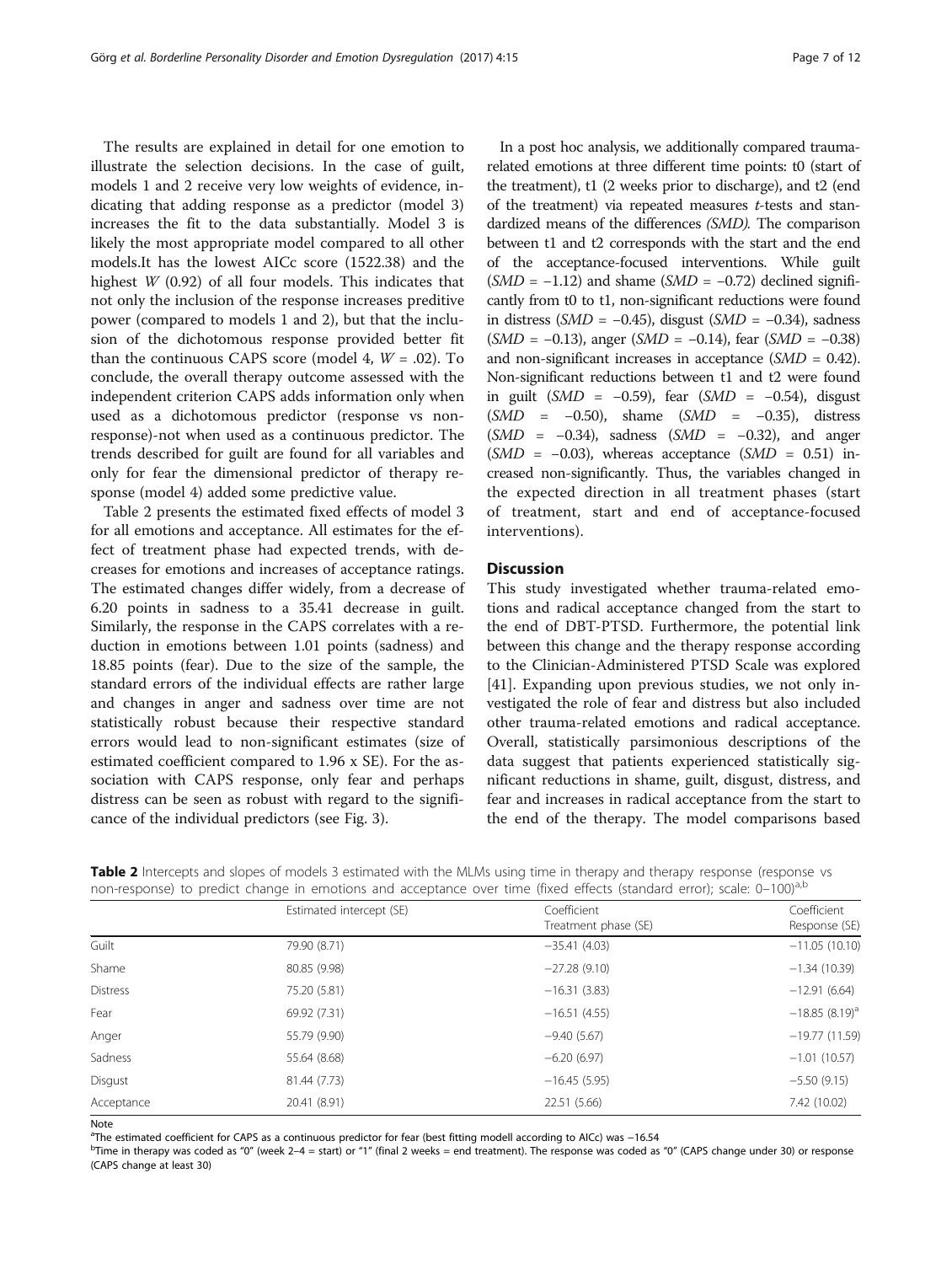<span id="page-7-0"></span>

on information criteria suggested that all trauma-related emotions and radical acceptance could potentially be correlated with a change in the CAPS according to DSM-IV. However, inferences on specific emotions should be made with caution due to the small sample size and standard errors.

Trauma-related emotions play a crucial role in the treatment of PTSD [\[22, 23](#page-9-0)]. Third wave therapies emphasize the importance of acceptance-based strategies to deal with unwanted thoughts, feelings and memories [[45, 46\]](#page-10-0). DBT-PTSD aims at reducing a broad range of trauma-related emotions while fostering radical acceptance as a functional way to deal with traumatic memories. Along with previous studies [[22, 24](#page-9-0)–[28](#page-9-0)], this study found a decrease in a broad range of trauma-related emotions from the start to the end of trauma-focused therapy. Furthermore, the results showed that radical acceptance increased during DBT-PTSD. Future studies should use larger sample sizes and control group designs to test whether these changes can be attributed to a treatment effect. However, these results suggest that along with PTSD symptoms, a range of emotions and acceptance are subject to change in DBT-PTSD. While DBT-PTSD explicitly defines radical acceptance as a treatment target, other trauma-focused treatment focus on decreasing avoidance of trauma-related memories, emotions and thoughts. It should be tested in future studies whether trauma-related treatment per se is followed by increases in radical acceptance.

As a next step, the individual emotional profile of patients with PTSD could support differential indications. For example, CPT was superiour in decreasing traumarelated guilt in comparison to Prolonged Exposure [\[27](#page-9-0)]. Thus, CPT might be recommended for patients with heightened levels of trauma-related guilt. A promising approach could involve monitoring and feedback systems, which have been established in other areas of mental health for some time [\[67](#page-10-0), [68](#page-10-0)]. In such systems, data are gathered continuously alongside treatment. These data can identify patients at risk of treatment failure [[69\]](#page-10-0). Combining predictions from Emotional Processing Theory and emerging results such as ours, could establish assessments to guide treatment decisions regarding specific emotion-focused interventions [\[70\]](#page-10-0). In the original RCT on DBT-PTSD, more than 60% of the patients did not show a remission of PTSD symptoms 3 months after treatment [\[48](#page-10-0)]. Tailoring the treatment for specific trauma-related emotions could be one way to improve the overall treatment efficacy. While different studies have shown an association between changes in distress, fear, and PTSD symptomatology from the start to the end of trauma-focused treatment, results regarding other trauma-related emotions are mixed. The diverging results might be a consequence of differences in the operationalization of treatment outcome (dimensional vs. dichotomous), the context of the assessment (during exposure sessions or independent of the session), and trauma types (mixed trauma types, veterans, and IPV). Another possible explanation is that assessments such as the CAPS, PCL, PSS-I, or PSS-SR could be more closely related to fear and distress than to other emotions because they go back to the conceptualization of PTSD as an anxiety disorder. In concordance with that, a study on the contribution of global guilt, guilt cognitions, and distress on the prediction of PTSD symptomatology suggested that distress might be the strongest predictor [[71\]](#page-10-0). Therefore, trauma-related shame, guilt, anger, sadness, and disgust could potentially represent pathognomonic aspects of PTSD symptomatology that have not been covered sufficiently by the CAPS. More specifically, emotions related to the self-concept such as shame, guilt, and disgust could potentially be a neglected area in earlier conceptualizations of PTSD [\[72](#page-10-0), [73\]](#page-10-0). These emotions are related to different psychopathological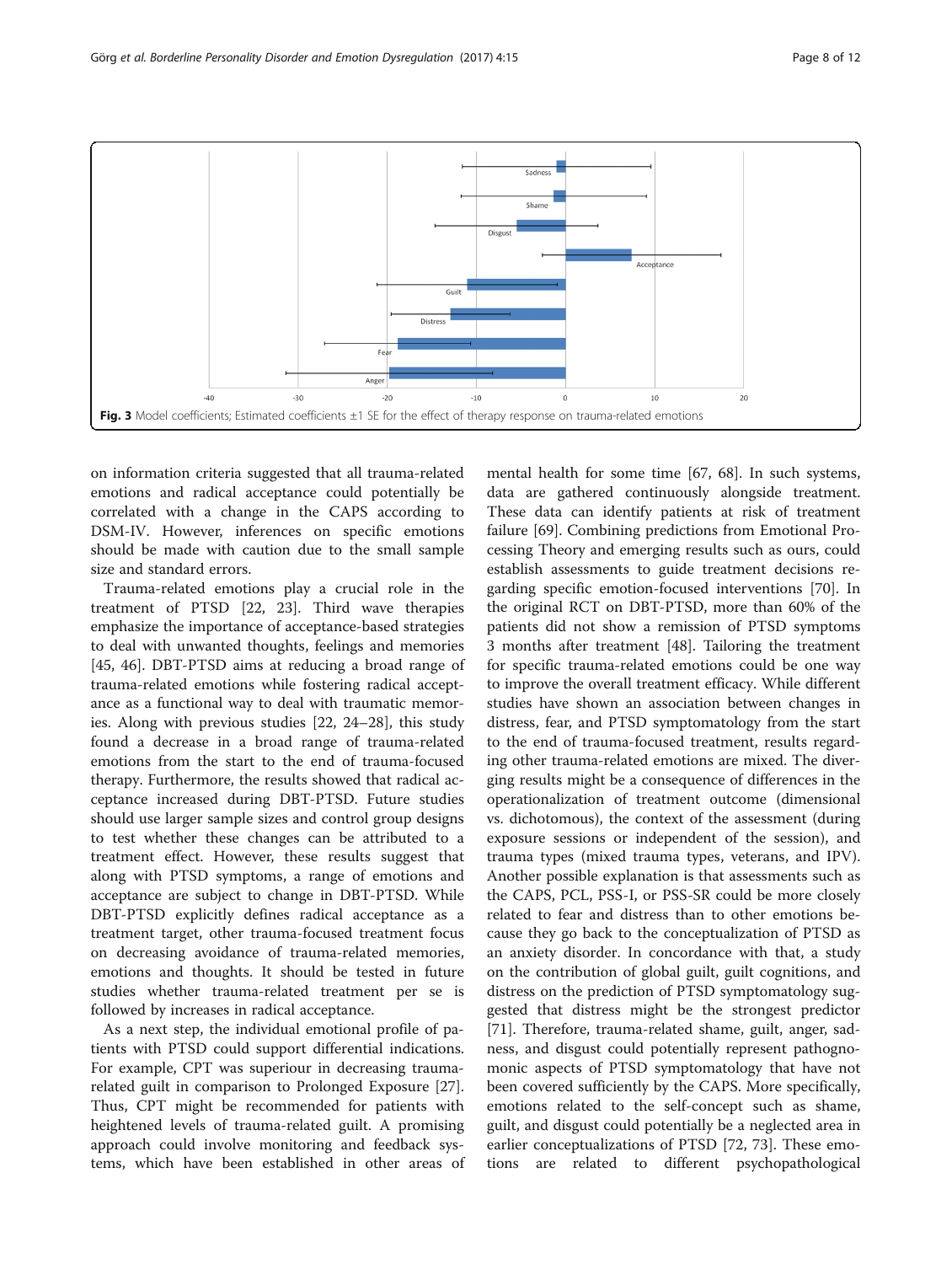<span id="page-8-0"></span>symptoms: Suicidal ideation is associated with higher levels of guilt among military personnel [\[5\]](#page-9-0) and with higher levels of sadness, guilt, and shame-proneness in women with major depression and a history of CSA, even after controlling for PTSD symptoms and other covariates [[14\]](#page-9-0). Thus, trauma-related emotions might be important variables to assess during trauma-focused therapy in addition to standard PTSD measures.

## Strengths and limitations

The study has several strengths and limitations. One strength is that the study was performed within the relatively controlled environment of the RCT. The study used standardized diagnostic intake assessments, and different treatment phases comprised similar interventions for each patient due to the manualization of the therapy as well as intensive training and supervision of the study therapists. These factors contribute to the higher internal validity of our results. The small sample size is a clear limitation of our study and other studies on trauma-related emotions [[26](#page-9-0), [28\]](#page-9-0). However, the fact that we found significant effects within a limited number of study participants suggests relatively large effects for at least some of the dimensions. Therefore, future studies with larger sample sizes and different patient populations are needed when investigating trauma-related emotions.

Due to the limited sample size and high intercorrelations between the different emotions and acceptance, mediation analysis or testing of differential predictive power of individual emotions was not possible. However, this would be an important next step requiring larger sample sizes. Another limitation is that both the CAPS and the questionnaires on trauma-related emotions and acceptance focused on one index event. Thus, these measures could overestimate symptom improvement. It remains an open question whether PTSD symptomatology, trauma-related emotions and acceptance change only with regards to the index event, or whether this effect generalizes to other traumatic events.

Furthermore, each emotion was assessed with a single item to reduce the burden on the respondents, but this might limit the findings' construct validity. The repeated short assessments across the course of the therapy still enabled reliable differentiation between patients as is evident in the ICCs. For the start of the therapy, ICCs in the step two models varied between 0.63 and 0.89 except for shame that had an ICC of 0.14. For the end phase of the treatment, ICCs ranged from 0.63 to 0.90. However, future studies should focus on the assessment of a few trauma-related emotions assessed via several items per emotion.

At first glance, our analytic strategy of using modelbased averages of several assessments at the start and end of the therapy might seem limited. Nevertheless, as Fig. [1](#page-4-0) shows, it is far from clear what kind of change should be assumed (when using growth models, for example [\[74](#page-10-0)]) or how to deal with the slightly different lengths of treatment in a fixed assessment mixed model analysis [\[75](#page-10-0)]. The chosen approach uses the individually defined treatment phases to derive a meaningful aggregate estimate of the treatment effect (Fig. [1](#page-4-0)). This increases the amount of data used in comparison to a pre-post repeated measurement ANOVA, and the use of all available data points in a MLM increases the reliability of start- and end-averages. Furthermore, by relying on differences between treatment phases this approach also uses a definition of change that stresses the importance of detecting differences between stretches of time, i.e., stable levels, instead of only single assessments [\[74](#page-10-0), [76](#page-11-0)]. Finally, this study assessed only trauma-related emotions before therapy sessions. Future studies could increase the generalizability of the findings via ecological momentary assessments [\[77](#page-11-0)].

## Conclusion

This study is the first to our knowledge that has investigated changes in specific trauma-related emotions and radical acceptance within treatment for PTSD after CSA. This cohort showed a significant decline in traumarelated shame, guilt, disgust, distress, and fear. Due to the lack of a control group, it is unclear whether treatment induced these changes. Patients who showed a treatment response according to the CAPS had a stronger decrease in fear across both time points (start and end). The therapy response was related to decreases in all other trauma-related emotions and increases in acceptance, but this relationship did not reach statistical significance in most of the measures due to the small sample size and high standard errors. In conclusion, future studies with larger sample sizes are needed to assess the change in trauma-related emotions during traumafocused therapy in addition to standard measures of PTSD symptomatology. We suggest testing and building feedback systems on trauma-related emotions. They could be used for the differential indication of emotion-specific interventions. Radical acceptance is an important yet rarely investigated variable in DBTrooted exposure therapy for PTSD that increased from the start to the end of DBT-PTSD.

## Additional file

[Additional file 1:](dx.doi.org/10.1186/s40479-017-0065-5) Model notation: Notation for the four multilevel models used to test the main hypotheses. (DOCX 19 kb)

#### Abbreviations

ACT: Acceptance and Commitment Therapy; AICc: corrected Akaike information criterion; CAPS: Clinician-Administered PTSD Scale; CIMH: Central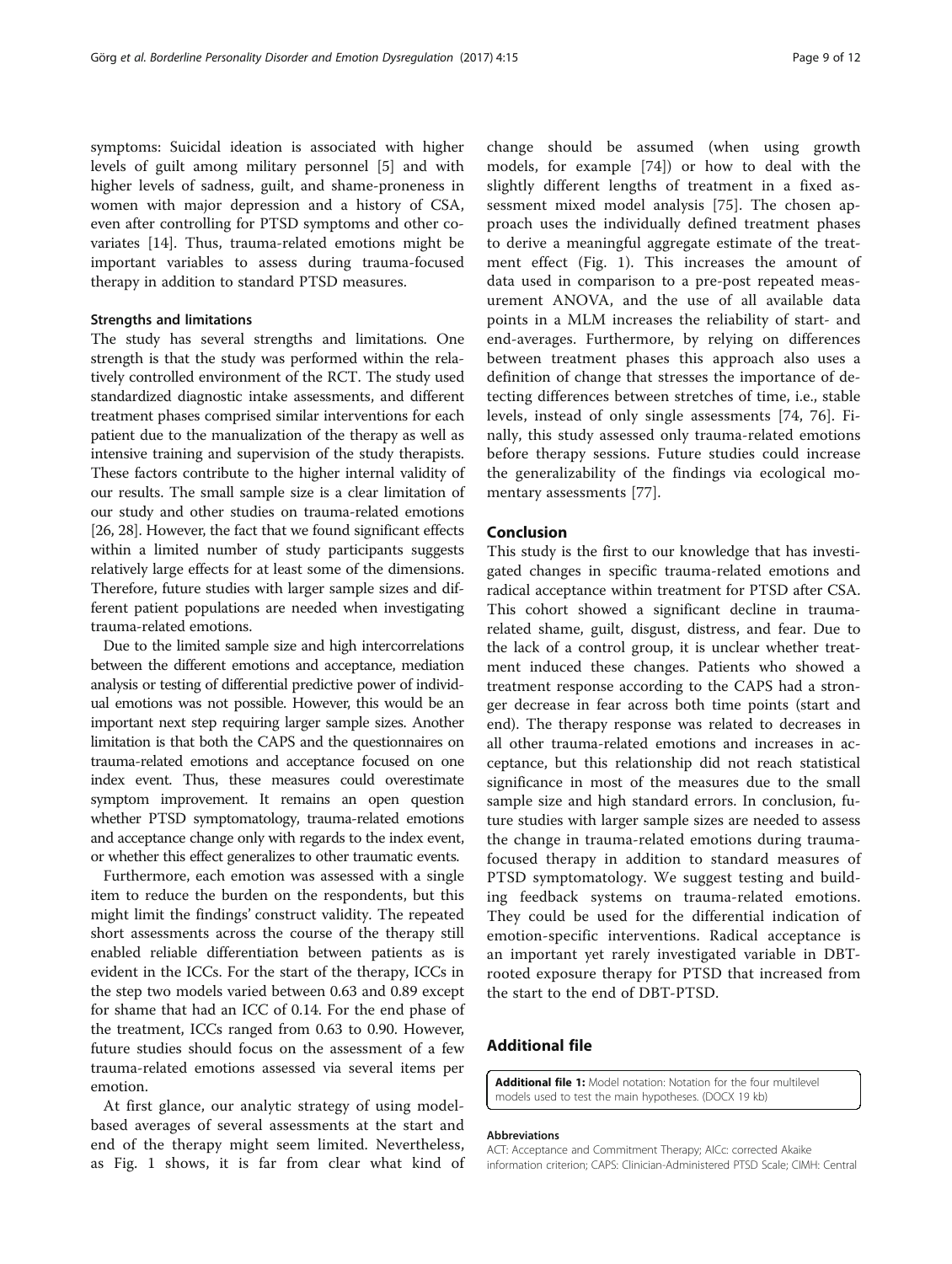<span id="page-9-0"></span>Institute of Mental Health Mannheim (Germany); CSA: Childhood sexual abuse; DBT: Dialectical Behavior Therapy; DBT-PTSD: Dialectical Behavior Therapy for Posttraumatic Stress Disorder; ICC: Intra-class correlation; IPDE: International Personality Disorder Examination; IPV: Interpersonal violence; MLM: Multilevel model; PCL-S: Posttraumatic Stress Disorder Checklist–Specific; PSS-I: PTSD Symptom Scale – Interview; PSS-SR: PTSD Symptom Scale – Self-Rating; PTSD: Posttraumatic Stress Disorder; SMD: Standardized mean of the differences

#### Acknowledgements

We thank the German Research Foundation for the funding and all participants for their collaboration.

#### Funding

The RCT was funded by the German Research Foundation (DFG; STE1818/2–1). The sponsor did not have any influence on the study design, data collection, analysis and interpretation nor in the writing of the report or the decision to submit the manuscript.

#### Availability of data and materials

Please contact author for data requests.

#### Authors' contributions

NG designed the study, analyzed the data and drafted the manuscript in large part. KP conceived of the study, supervised the data collection and helped to revise the manuscript. JRB supervised the data analysis, drafted parts of the methods, results and discussion section, and revised the manuscript. RS and ASD carried out the RCT and revised the manuscript. NK designed the study and helped to draft and revise the manuscript. All authors read and approved the final manuscript.

#### Competing interests

The authors declare that they have no competing interests.

#### Consent for publication

Not applicable.

#### Ethics approval and consent to participate

Approval was obtained from the independent Ethics Committee of the Medical Faculty Mannheim at Heidelberg University. All participants provided written informed consent.

## Publisher's Note

Springer Nature remains neutral with regard to jurisdictional claims in published maps and institutional affiliations.

#### Author details

<sup>1</sup>Institute of Psychiatric and Psychosomatic Psychotherapy, Central Institute of Mental Health Mannheim, J5, 68159 Mannheim, Germany. <sup>2</sup>Medical Faculty Mannheim, Heidelberg University, Heidelberg, Germany. <sup>3</sup>Mental Health and Addiction Research Group, Hull York Medical School and Department of Health Sciences, University of York, York YO10 5DD, UK. 4 Department of Clinical Psychology and Psychotherapy, Institute of Psychology, Goethe University Frankfurt, Varrentrappstr. 40-42, 60486 Frankfurt am Main, Germany. <sup>5</sup>Institute of Cognitive and Clinical Neuroscience, Central Institute of Mental Health Mannheim, J5, 68159 Mannheim, Germany.

## Received: 13 January 2017 Accepted: 1 June 2017 Published online: 13 July 2017

#### References

- 1. Badour CL, Resnick HS, Kilpatrick DG. Associations between specific negative emotions and DSM-5 PTSD among a National Sample of interpersonal trauma survivors. J Interpers Violence. 2015; doi[:10.1177/0886260515589930.](http://dx.doi.org/10.1177/0886260515589930)
- 2. Coyle E, Karatzias T, Summers A, Power M: Emotions and emotion regulation in survivors of childhood sexual abuse: the importance of "disgust" in traumatic stress and psychopathology. Eur J Psychotraumatol. 2014;5. doi: [10.3402/ejpt.v3405.23306](http://dx.doi.org/10.3402/ejpt.v3405.23306).
- 3. Santangelo P, Reinhard I, Mussgay L, Steil R, Sawitzki G, Klein C, et al. Specificity of affective instability in patients with borderline personality

disorder compared to posttraumatic stress disorder, bulimia nervosa, and healthy controls. J Abnorm Psychol. 2014;123:258–72.

- 4. Andrews B, Brewin CR, Rose S, Kirk M. Predicting PTSD symptoms in victims of violent crime: the role of shame, anger, and childhood abuse. J Abnorm Psychol. 2000;109:69–73.
- 5. Bryan CJ, Morrow CE, Etienne N, Ray-Sannerud B. Guilt, shame, and suicidal ideation in a military outpatient clinical sample. Depress Anxiety. 2013;30:55–60.
- 6. deRoon-Cassini TA, Mancini AD, Rusch MD, Bonanno GA. Psychopathology and resilience following traumatic injury: a latent growth mixture model analysis. Rehabil Psychol. 2010;55:1–11.
- 7. Foa EB, Riggs DS, Massie ED, Yarczower M. The impact of fear activation and anger on the efficacy of exposure treatment for posttraumatic stress disorder. Behav Ther. 1995;26:487–99.
- 8. Holl J, Wolff S, Schumacher M, Höcker A, Arens EA, Spindler G, et al. Substance use to regulate intense posttraumatic shame in individuals with childhood abuse and neglect. Dev Psychopathol. 2016; doi[:10.1017/](http://dx.doi.org/10.1017/S0954579416000432:1-13) [S0954579416000432](http://dx.doi.org/10.1017/S0954579416000432:1-13):1-13.
- 9. Leskela J, Dieperink M, Thuras P. Shame and posttraumatic stress disorder. J Trauma Stress. 2002;15:223–6.
- 10. Saraiya T, Lopez-Castro T. Ashamed and afraid: a scoping review of the role of shame in post-traumatic stress disorder (PTSD). J Clin Med. 2016;5:94.
- 11. Stotz SJ, Elbert T, Müller V, Schauer M. The relationship between trauma, shame, and guilt: findings from a community-based study of refugee minors in Germany. Eur J Psychotraumatol. 2015;6:25863.
- 12. Talbot JA, Talbot NL, Tu X. Shame-proneness as a diathesis for dissociation in women with histories of childhood sexual abuse. J Trauma Stress. 2004; 17:445–8.
- 13. Orth U, Wieland E. Anger, hostility, and posttraumatic stress disorder in traumaexposed adults: a meta-analysis. J Consult Clin Psychol. 2006;74:698–706.
- 14. You S, Talbot NL, He H, Conner KR. Emotions and suicidal ideation among depressed women with childhood sexual abuse histories. Suicide Life Threat Behav. 2012;42:244–54.
- 15. American Psychiatric Association. Diagnostic and statistical manual of mental disorders. 5th ed. Washington, DC: American Psychiatric Association; 2013.
- 16. American Psychiatric Association. Diagnostic and statistical manual of mental disorders, fourth edition, text revision (DSM-IV-TR). Washington, DC: American Psychiatric Association; 2000.
- 17. Watts BV, Schnurr PP, Mayo L, Young-Xu Y, Weeks WB, Friedman MJ. Metaanalysis of the efficacy of treatments for posttraumatic stress disorder. J Clin Psychiatry. 2013;74:541–50.
- 18. Foa EB, Cahill SP. Psychological therapies: emotional processing. In: Smelser NJ, Baltes B, editors. International encyclopedia of the social and behavioral sciences; 2001. p. 12363–9.
- 19. Lang PJ. Imagery in therapy: an information processing analysis of fear. Behav Ther. 1977;8:862–86.
- 20. Power MJ, Fyvie C. The role of emotion in PTSD: two preliminary studies. Behav Cogn Psychother. 2013;41:162–72.
- 21. Herman JL. Trauma and recovery: the aftermath of violence from domestic abuse to political terror. New York: Guilford Press; 1992.
- 22. McLean CP, Foa EB. Emotions and emotion regulation in posttraumatic stress disorder. Curr Opin Psychol. 2017;14:72–7.
- 23. Resick PA, Miller MW. Posttraumatic stress disorder: anxiety or traumatic stress disorder? J Trauma Stress. 2009;22:384–90.
- 24. Allard CB, Norman SB, Thorp SR, Browne KC, Stein MB. Mid-treatment reduction in trauma-related guilt predicts PTSD and functioning following cognitive trauma therapy for survivors of intimate partner violence. J Interpers Violence. 2016; doi[:10.1177/0886260516636068](http://dx.doi.org/10.1177/0886260516636068:0886260516636068):0886260516636068.
- 25. Ginzburg K, Butler LD, Giese-Davis J, Cavanaugh CE, Neri E, Koopman C, et al. Shame, guilt, and posttraumatic stress disorder in adult survivors of childhood sexual abuse at risk for human immunodeficiency virus: outcomes of a randomized clinical trial of group psychotherapy treatment. J Nerv Ment Dis. 2009;197:536–42.
- 26. Harned MS, Ruork AK, Liu J, Tkachuck MA. Emotional activation and habituation during Imaginal exposure for PTSD among women with borderline personality disorder. J Trauma Stress. 2015;28:253–7.
- 27. Nishith P, Nixon RDV, Resick PA. Resolution of trauma-related guilt following treatment of PTSD in female rape victims: a result of cognitive processing therapy targeting comorbid depression? J Affect Disord. 2005;86:259–65.
- 28. Pitman RK, Orr SP, Altman B, Longpre RE. Emotional processing and outcome of imaginal flooding therapy in Vietnam veterans with chronic post-traumatic stress disorder. Compr Psychiatry. 1996;37:409–18.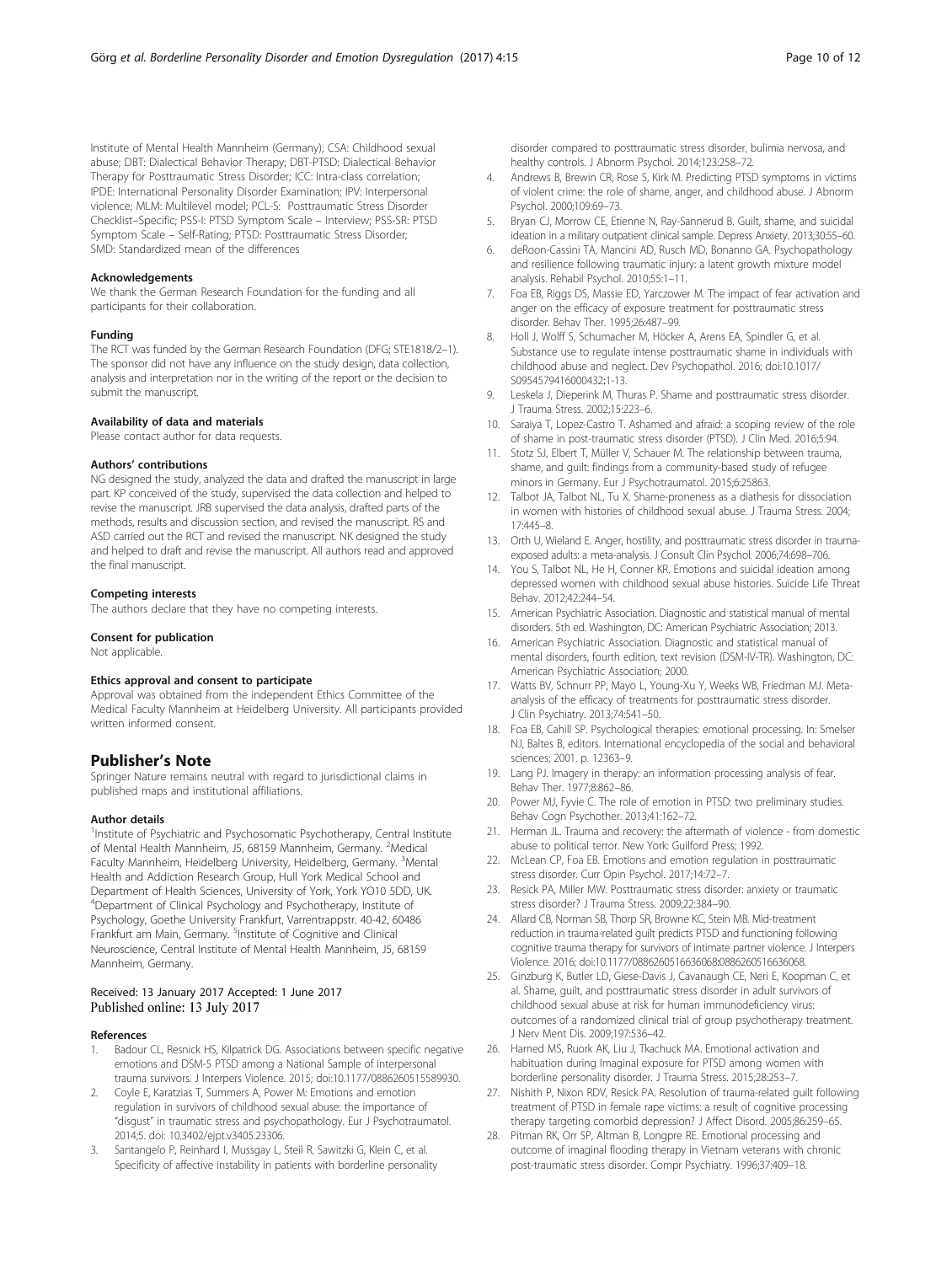- <span id="page-10-0"></span>29. Bluett EJ, Zoellner LA, Feeny NC. Does change in distress matter? Mechanisms of change in prolonged exposure for PTSD. J Behav Ther Exp Psychiatry. 2014;45:97–104.
- 30. Gallagher MW, Resick PA. Mechanisms of change in cognitive processing therapy and prolonged exposure therapy for PTSD: preliminary evidence for the differential effects of hopelessness and habituation. Cogn Ther Res. 2012;36
- 31. Jaycox LH, Foa EB, Morral AR. Influence of emotional engagement and habituation on exposure therapy for PTSD. J Consult Clin Psychol. 1998;66: 185–92.
- 32. Rauch SA, Foa EB, Furr JM, Filip JC. Imagery vividness and perceived anxious arousal in prolonged exposure treatment for PTSD. J Trauma Stress. 2004;17: 461–5.
- 33. Sripada RK, Rauch SA. Between-session and within-session habituation in prolonged exposure therapy for posttraumatic stress disorder: a hierarchical linear modeling approach. J Anxiety Disord. 2015;30:81–7.
- 34. van Minnen A, Foa EB. The effect of imaginal exposure length on outcome of treatment for PTSD. J Trauma Stress. 2006;19:427–38.
- 35. van Minnen A, Hagenaars M. Fear activation and habituation patterns as early process predictors of response to prolonged exposure treatment in PTSD. J Trauma Stress. 2002;15:359–67.
- 36. Wisco BE, Baker AS, Sloan DM. Mechanisms of change in written exposure treatment of posttraumatic stress disorder. Behav Ther. 2016;47:66–74.
- 37. Rupp C, Doebler P, Ehring T, Vossbeck-Elsebusch AN. Emotional processing Theory put to test: a meta-analysis on the association between process and outcome measures in exposure therapy. Clin Psychol Psychother. 2016; doi: [10.1002/cpp.2039](http://dx.doi.org/10.1002/cpp.2039:n/a-n/a):n/a-n/a.
- 38. Foa EB, Riggs DS, Dancu CV, Rothbaum BO. Reliability and validity of a brief instrument for assessing post-traumatic stress disorder. J Trauma Stress. 1993;6:459–73.
- 39. Badour CL, Feldner MT. Disgust and Imaginal exposure to memories of sexual trauma: implications for the treatment of posttraumatic stress. Psychol Trauma. 2016;8:267–75.
- 40. Øktedalen T, Hoffart A, Langkaas TF. Trauma-related shame and guilt as time-varying predictors of posttraumatic stress disorder symptoms during imagery exposure and imagery rescripting-a randomized controlled trial. Psychother Res. 2015;25:518–32.
- 41. Blake DD, Weathers FW, Nagy LM, Kaloupek D, Klauminzer G, Charney DS, et al. Clinician-administered PTSD scale (CAPS) instruction manual. Boston: National Center for Posttraumatic Stress Disorder; 2000.
- 42. Weathers FW, Ford J. Psychometric properties of the PTSD Checklist (PCL-C, PCL-S, PCL-M, PCL-PR). In: Stamm H, editor. Measurement of stress, trauma, and adaptation. Lutherville: Sidran Press; 1996.
- 43. Hayes SC, Wilson KG, Gifford EV, Follette VM, Strosahl K. Experiential avoidance and behavioral disorders: a functional dimensional approach to diagnosis and treatment. J Consult Clin Psychol. 1996;64:1152–68.
- 44. Seligowski AV, Lee DJ, Bardeen JR, Orcutt HK. Emotion regulation and posttraumatic stress symptoms: a meta-analysis. Cogn Behav Ther. 2015;44: 87–102.
- 45. Hayes SC, Strosahl KD, Wilson KG. Acceptance and commitment therapy. The process and practice of mindful change. 2nd ed. New York City: Guilford Press; 2011.
- 46. Linehan MM. DBT skills training manual. 2nd ed. New York: Guilford Publications; 2015.
- 47. Steil R, Dyer A, Priebe K, Kleindienst N, Bohus M. Dialectical behavior therapy for posttraumatic stress disorder related to childhood sexual abuse: a pilot study of an intensive residential treatment program. J Trauma Stress. 2011;24:102–6.
- 48. Bohus M, Dyer AS, Priebe K, Krüger A, Kleindienst N, Schmahl C, et al. Dialectical behaviour therapy for post-traumatic stress disorder after childhood sexual abuse in patients with and without borderline personality disorder: a randomised controlled trial. Psychother Psychosom. 2013;82:221–33.
- 49. Kleindienst N, Priebe K, Görg N, Dyer A, Steil R, Lyssenko L, et al. State dissociation moderates response to dialectical behavior therapy for posttraumatic stress disorder in women with and without borderline personality disorder. Eur J Psychotraumatol. 2016;7:30375.
- 50. Krüger A, Ehring T, Priebe K, Dyer AS, Steil R, Bohus M. Sudden losses and sudden gains during a DBT-PTSD treatment for posttraumatic stress disorder following childhood sexual abuse. Eur J Psychotraumatol. 2014:5.
- 51. Krüger A, Kleindienst N, Priebe K, Dyer AS, Steil R, Schmahl C, et al. Nonsuicidal self-injury during an exposure-based treatment in patients with

posttraumatic stress disorder and borderline features. Behav Res Ther. 2014; 61:136–41.

- 52. Cederberg JT, Cernvall M, Dahl J, von Essen L, Ljungman G. Acceptance as a mediator for change in acceptance and commitment therapy for persons with chronic pain? Int J Behav Med. 2016;23:21–9.
- 53. Cutajar MC, Mullen PE, Ogloff JR, Thomas SD, Wells DL, Spataro J. Psychopathology in a large cohort of sexually abused children followed up to 43 years. Child Abuse Negl. 2010;34:813–22.
- 54. Bradley R, Greene J, Russ E, Dutra L, Westen D. A multidimensional metaanalysis of psychotherapy for PTSD. Am J Psychiatr. 2005;162:214–27.
- 55. Zlotnick C, Shea TM, Rosen K, Simpson E, Mulrenin K, Begin A, et al. An affect-management group for women with posttraumatic stress disorder and histories of childhood sexual abuse. J Trauma Stress. 1997;10:425–36.
- 56. McDonagh A, Friedman M, McHugo G, Ford J, Sengupta A, Mueser K, et al. Randomized trial of cognitive-behavioral therapy for chronic posttraumatic stress disorder in adult female survivors of childhood sexual abuse. J Consult Clin Psychol. 2005;73:515–24.
- 57. Cloitre M, Stovall-McClough KC, Nooner K, Zorbas P, Cherry S, Jackson CL, et al. Treatment for PTSD related to childhood abuse: a randomized controlled trial. Am J Psychiatr. 2010;167:915–24.
- 58. Ehlers A, Clark DM. A cognitive model of posttraumatic stress disorder. Behav Res Ther. 2000;38:319–145.
- 59. First MB, Spitzer RL, Gibbon M, Williams JBW, Benjamin LS. User's guide for the structured clinical Interview for DSM-IV Axis I disorders (SCID-I) – clinical version. Washington: American Psychiatric Press; 1997.
- 60. Loranger AW, Janca A, Sartorius N. ICD-10 International Personality Disorder Examination Cambridge. Cambridge: Cambridge University Press; 1997.
- 61. Derogatis L. SCL-90-R. Administration, scoring and procedures manual-II for the revised version and other instruments of the psychopathology rating scale series. Towson: Clinical Psychometric Research; 1992.
- 62. Hien DA, Wells EA, Jiang H, Suarez-Morales L, Campbell AN, Cohen LR, et al. Multisite randomized trial of behavioral interventions for women with co-occurring PTSD and substance use disorders. J Consult Clin Psychol. 2009;77:607–19.
- 63. Long JD. Longitudinal data analysis for the behavioral sciences using R. Thousand Oaks: Sage; 2012.
- 64. Azari R, Li L, Tsai C-L. Longitudinal data model selection. Comput Stat Data Anal. 2006;50:3053–66.
- 65. R Core Team. R: a language and environment for statistical computing. Vienna: R Foundation for Statistical Computing; 2016.
- 66. Bates D, Maechler M, Bolker B, Walker S. Fitting linear mixed-effects models using lme4. J Stat Softw. 2015;67:1–48.
- 67. Castonguay LG, Barkham M, Lutz W, McAleavey A. Practice-oriented research: approaches and applications. In: Lambert MJ, editor. Bergin and Garfield's handbook of psychotherapy and behavior change. 6th ed. Hoboken: Wiley; 2013. p. 85–133.
- 68. Lambert MJ. The efficacy and effectiveness of psychotherapy. In: Lambert MJ, editor. Bergin and Garfield's handbook of psychotherapy and behavior change. 6th ed. Hoboken: Wiley; 2013. p. 169–218.
- 69. Shimokawa K, Lambert MJ, Smart DW. Enhancing treatment outcome of patients at risk of treatment failure: meta-analytic and mega-analytic review of a psychotherapy quality assurance system. J Consult Clin Psychol. 2010; 78:298–311.
- 70. Görg N, Priebe K, Deuschel T, Schüller M, Schriner F, Kleindienst N, et al. Computer-assisted in Sensu exposure for posttraumatic stress disorder: development and evaluation. JMIR Ment Health. 2016;3:e27.
- 71. Browne KC, Trim RS, Myers US, Norman SB. Trauma-related guilt: conceptual development and relationship with posttraumatic stress and depressive symptoms. J Trauma Stress. 2015;28:134–41.
- 72. Lee DA, Scragg P, Turner S. The role of shame and guilt in traumatic events: a clinical model of shame-based and guilt-based PTSD. Brit J Med Psychol. 2001;74:451–66.
- 73. Brewin CR, Andrews B, Rose S. Fear, helplessness, and horror in posttraumatic stress disorder: investigating DSM-IV criterion A2 in victims of violent crime. J Trauma Stress. 2000;13:499–509.
- 74. Lutz W, Stulz N, Martinovich Z, Leon SC, Saunders SM. Methodological background of decision rules and feedback tools for outcomes management in psychotherapy. Psychother Res. 2009;19:502–10.
- 75. Siddique J, Brown CH, Hedeker D, Duan N, Gibbons RD, Miranda J, et al. Missing data in longitudinal trials - part B, analytic issues. Psychiatr Ann. 2008;38:793–801.